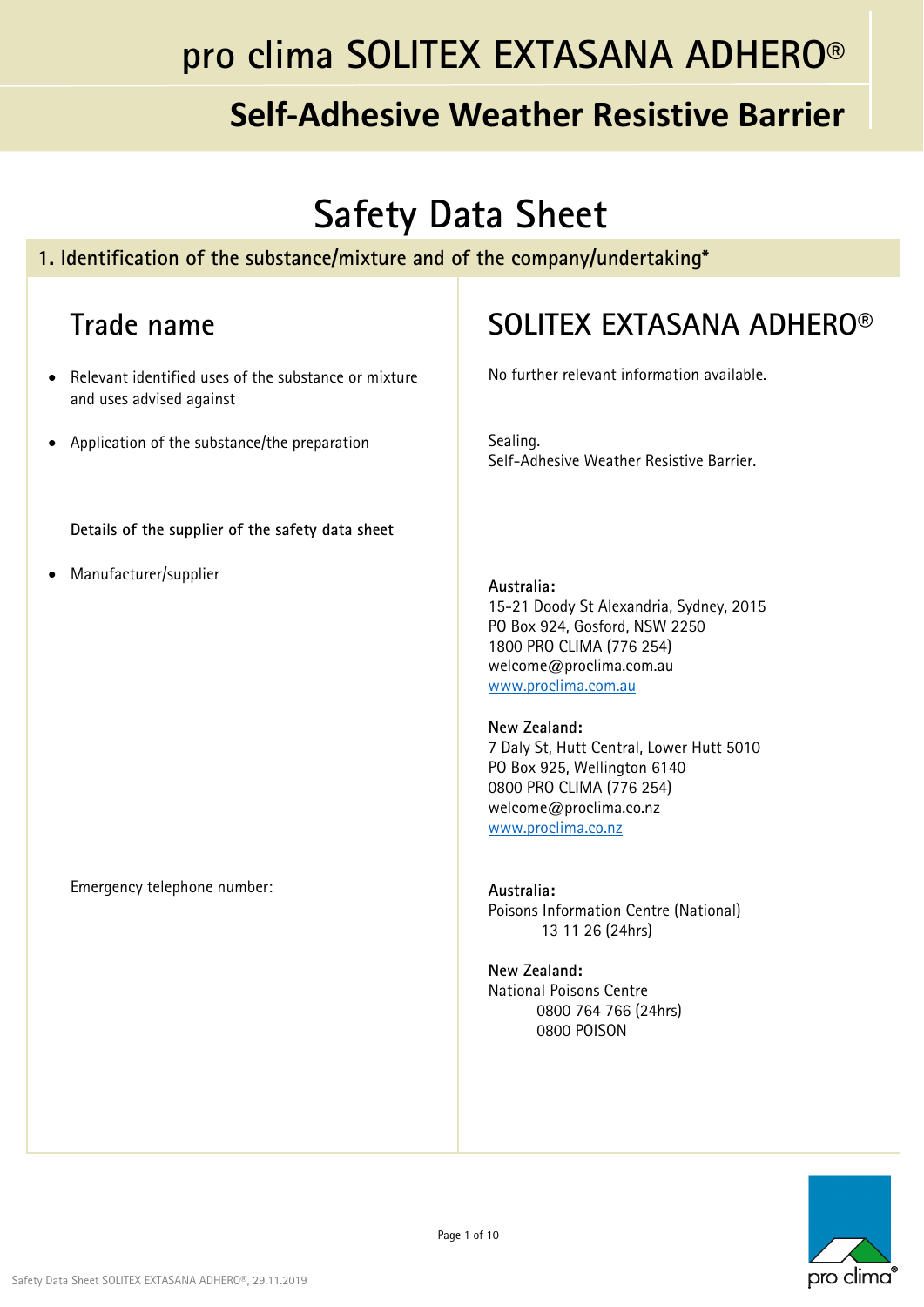| 2. Hazards identification                                                                |                                                                                                                                                                                      |
|------------------------------------------------------------------------------------------|--------------------------------------------------------------------------------------------------------------------------------------------------------------------------------------|
| Classification of the substance or mixture                                               |                                                                                                                                                                                      |
| Classification according to Regulation (EC) No.<br>$\bullet$<br>1272/2008                | The product is not classified according to the CLP<br>regulation.                                                                                                                    |
| Classification according to Directive 67/548/EEC or<br>$\bullet$<br>Directive 1999/45/EC | Void.                                                                                                                                                                                |
| Information concerning particular hazards for human<br>$\bullet$<br>and environment      | The product does not have to be labelled due to the<br>calculation procedure of the "General Classification<br>guideline for preparations of the EU" in the latest valid<br>version. |
| Label elements                                                                           |                                                                                                                                                                                      |
| Labelling according to Regulation (EC) No 1272/2008<br>$\bullet$                         | Void.                                                                                                                                                                                |
| Hazard pictograms<br>$\bullet$                                                           | Void.                                                                                                                                                                                |
| Signal word<br>$\bullet$                                                                 | Void.                                                                                                                                                                                |
| Hazard statements                                                                        | Void.                                                                                                                                                                                |
| Other hazards                                                                            |                                                                                                                                                                                      |
| Results of PBT and vPvB assessment                                                       |                                                                                                                                                                                      |
| PBT<br>$\bullet$                                                                         | Not applicable.                                                                                                                                                                      |
| vPvB                                                                                     | Not applicable.                                                                                                                                                                      |
| 3. Composition/information on ingredients                                                |                                                                                                                                                                                      |
| Chemical characterisation                                                                | Mixtures.                                                                                                                                                                            |
| Description<br>$\bullet$                                                                 | Composite material.                                                                                                                                                                  |
| Dangerous components<br>$\bullet$                                                        | Void.                                                                                                                                                                                |
| Additional information                                                                   | For the wording of the listed risk phrases refer to<br>section 16.                                                                                                                   |
|                                                                                          |                                                                                                                                                                                      |

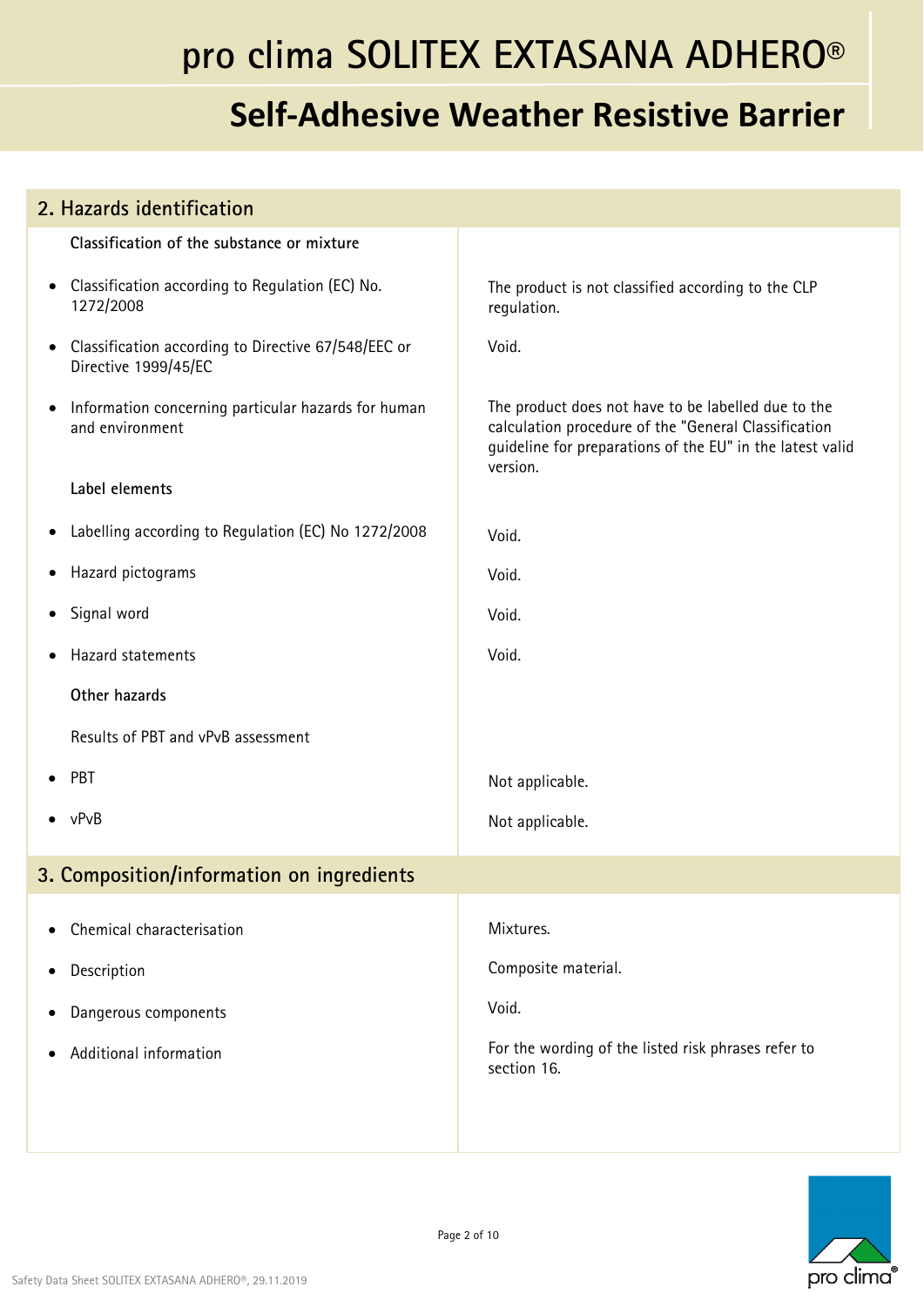| 4. First aid measures                                                         |                                                                                                                         |
|-------------------------------------------------------------------------------|-------------------------------------------------------------------------------------------------------------------------|
| Description of first aid measures                                             |                                                                                                                         |
| General information                                                           | No special measures required.                                                                                           |
| After inhalation                                                              | Not applicable.                                                                                                         |
| After skin contact                                                            | Instantly rinse with water.                                                                                             |
| After eye contact                                                             | Rinse opened eye for several minutes under running water<br>then consult doctor.                                        |
| After swallowing                                                              | Not applicable.                                                                                                         |
| Information for doctor                                                        | No particular measures are known - treat according to<br>symptoms.                                                      |
| Most important symptoms and effects, both acute and<br>delayed                | No further relevant information available.                                                                              |
| Indication of any immediate medical attention and<br>special treatment needed | No further relevant information available.                                                                              |
| 5. Firefighting measures                                                      |                                                                                                                         |
| Extinguishing media                                                           |                                                                                                                         |
| Suitable extinguishing agents<br>٠                                            | CO <sub>2</sub> , extinguishing powder or water jet.<br>Fight larger fires with water jet or alcohol-resistant<br>foam. |
| • For safety reasons unsuitable extinguishing agents                          | Water with a full water jet.                                                                                            |
| Special hazards arising from the substance or mixture                         | Formation of toxic gases is possible during heating or in<br>case of fire.                                              |
| Advice for firefighters                                                       |                                                                                                                         |
| Protective equipment                                                          | Do not inhale explosion gases or combustion gases.                                                                      |
| Additional information                                                        | Dispose of fire debris and contaminated firefighting<br>water in accordance with official regulations.                  |
|                                                                               |                                                                                                                         |

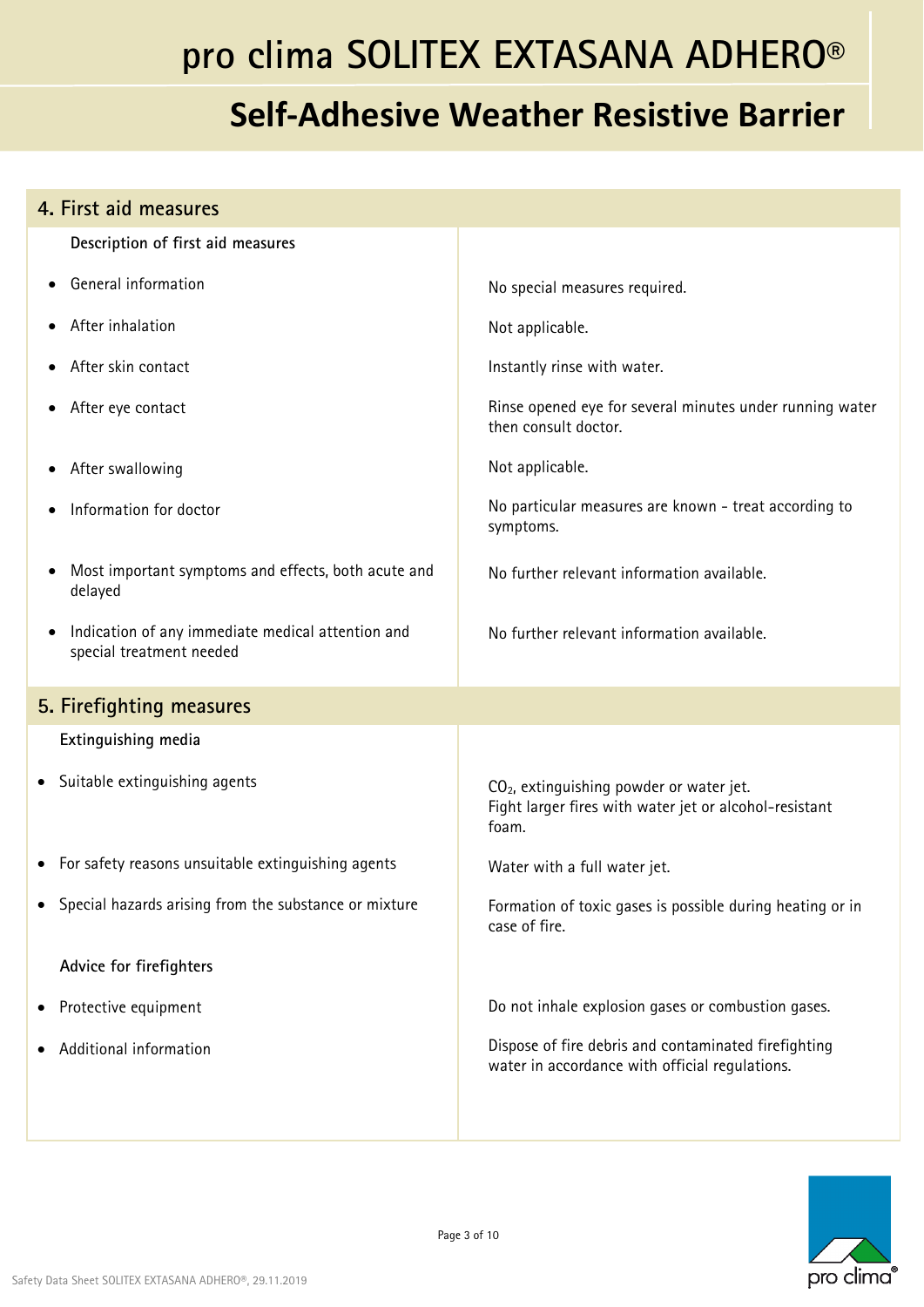| 6. Accidental release measures                                                      |                                                                                                                                                                      |
|-------------------------------------------------------------------------------------|----------------------------------------------------------------------------------------------------------------------------------------------------------------------|
| Personal precautions, protective equipment and<br>$\bullet$<br>emergency procedures | Not required.                                                                                                                                                        |
| Environmental precautions<br>$\bullet$                                              | Do not allow product to reach sewage system or water<br>bodies.                                                                                                      |
| Methods and material for containment and cleaning up<br>$\bullet$                   | Collect mechanically.                                                                                                                                                |
| Reference to other sections                                                         | See Section 7 for information on safe handling.<br>See Section 8 for information on personal protection<br>equipment.<br>See Section 13 for information on disposal. |
| 7. Handling and storage                                                             |                                                                                                                                                                      |
| Handling                                                                            |                                                                                                                                                                      |
| Precautions for safe handling<br>٠                                                  | No special precautions necessary if used correctly.                                                                                                                  |
| Information about protection against explosions and<br>fires                        | No special measures required.                                                                                                                                        |
| Conditions for safe storage, including any<br>incompatibilities                     |                                                                                                                                                                      |
| Requirements to be met by storerooms and containers<br>٠                            | No special requirements.                                                                                                                                             |
| Information about storage in one common storage<br>$\bullet$<br>facility            | Not required.                                                                                                                                                        |
| Further information about storage conditions:<br>$\bullet$                          | None.                                                                                                                                                                |
| Storage class                                                                       | 11.                                                                                                                                                                  |
| Specific end use(s)<br>$\bullet$                                                    | No further relevant information available.                                                                                                                           |
|                                                                                     |                                                                                                                                                                      |

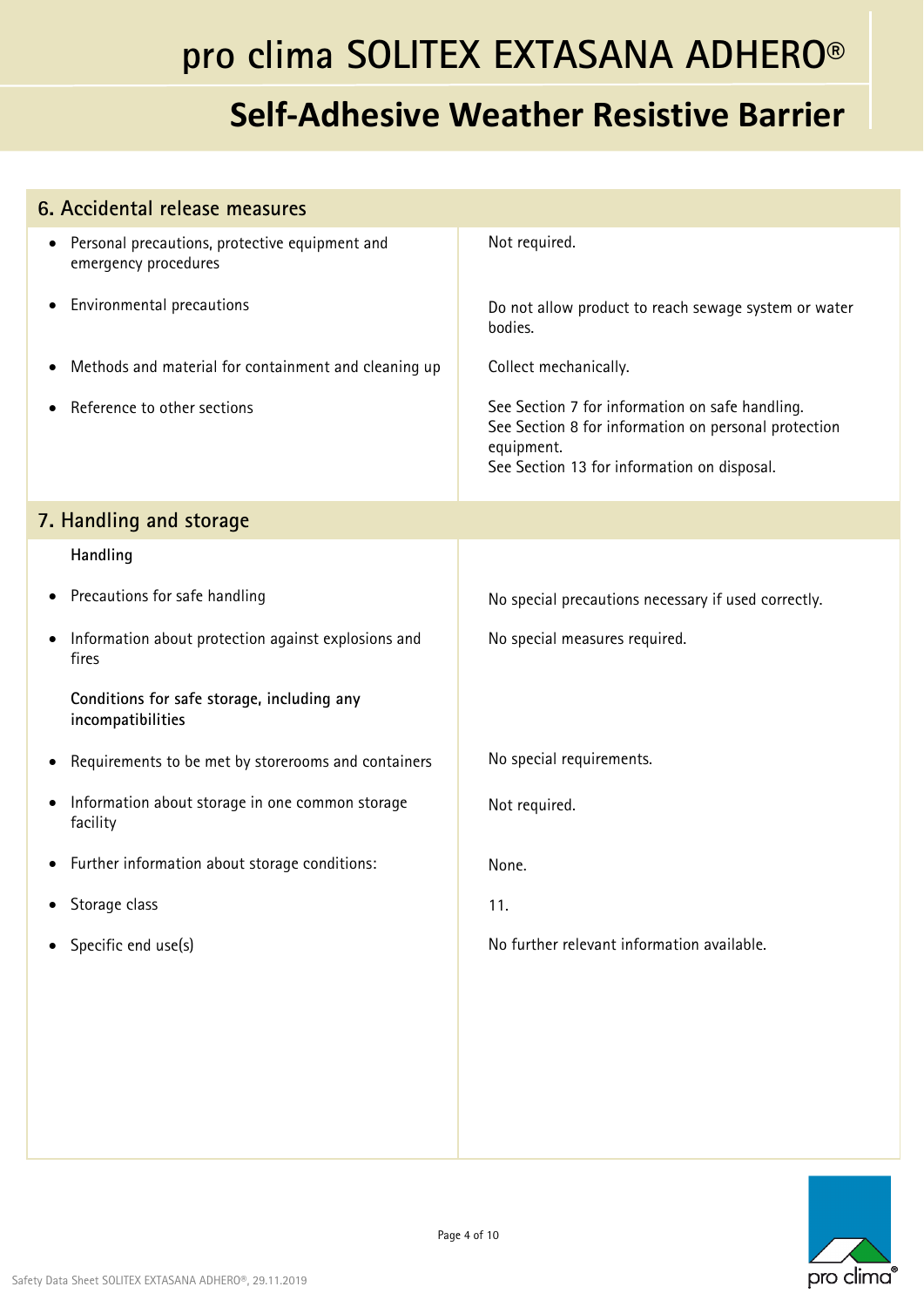| 8. Exposure controls/personal protection                                      |                                                                                                                                                                                                                                                                                                                                                        |
|-------------------------------------------------------------------------------|--------------------------------------------------------------------------------------------------------------------------------------------------------------------------------------------------------------------------------------------------------------------------------------------------------------------------------------------------------|
| Additional information about design of technical<br>system                    | No further data; see item 7.                                                                                                                                                                                                                                                                                                                           |
| Control parameters                                                            |                                                                                                                                                                                                                                                                                                                                                        |
| Components with limit values that require monitoring<br>٠<br>at the workplace | The product does not contain any relevant quantities of<br>materials with critical values that have to be monitored<br>at the workplace.                                                                                                                                                                                                               |
| Additional information                                                        | The lists that were valid during the compilation were<br>used as basis.                                                                                                                                                                                                                                                                                |
| Exposure controls<br>Personal protective equipment                            |                                                                                                                                                                                                                                                                                                                                                        |
| General protective and hygienic measures                                      | Not applicable.                                                                                                                                                                                                                                                                                                                                        |
| Breathing equipment                                                           | Not applicable.                                                                                                                                                                                                                                                                                                                                        |
| Recommended filter device for short term use                                  | Not applicable.                                                                                                                                                                                                                                                                                                                                        |
| Protection of hands                                                           | Protective gloves.                                                                                                                                                                                                                                                                                                                                     |
| Material of gloves                                                            | The selection of suitable gloves depends on the material<br>and on marks of quality, which vary between<br>manufacturers. As the product is a preparation of several<br>substances, the resistance of the glove material cannot<br>be calculated in advance. Glove resistance and suitability<br>should therefore be checked prior to the application. |
| Penetration time of glove material                                            | Not applicable.                                                                                                                                                                                                                                                                                                                                        |
| Eye protection                                                                | Not applicable.                                                                                                                                                                                                                                                                                                                                        |
| Body protection                                                               | Protective work clothing.                                                                                                                                                                                                                                                                                                                              |
|                                                                               |                                                                                                                                                                                                                                                                                                                                                        |
|                                                                               |                                                                                                                                                                                                                                                                                                                                                        |

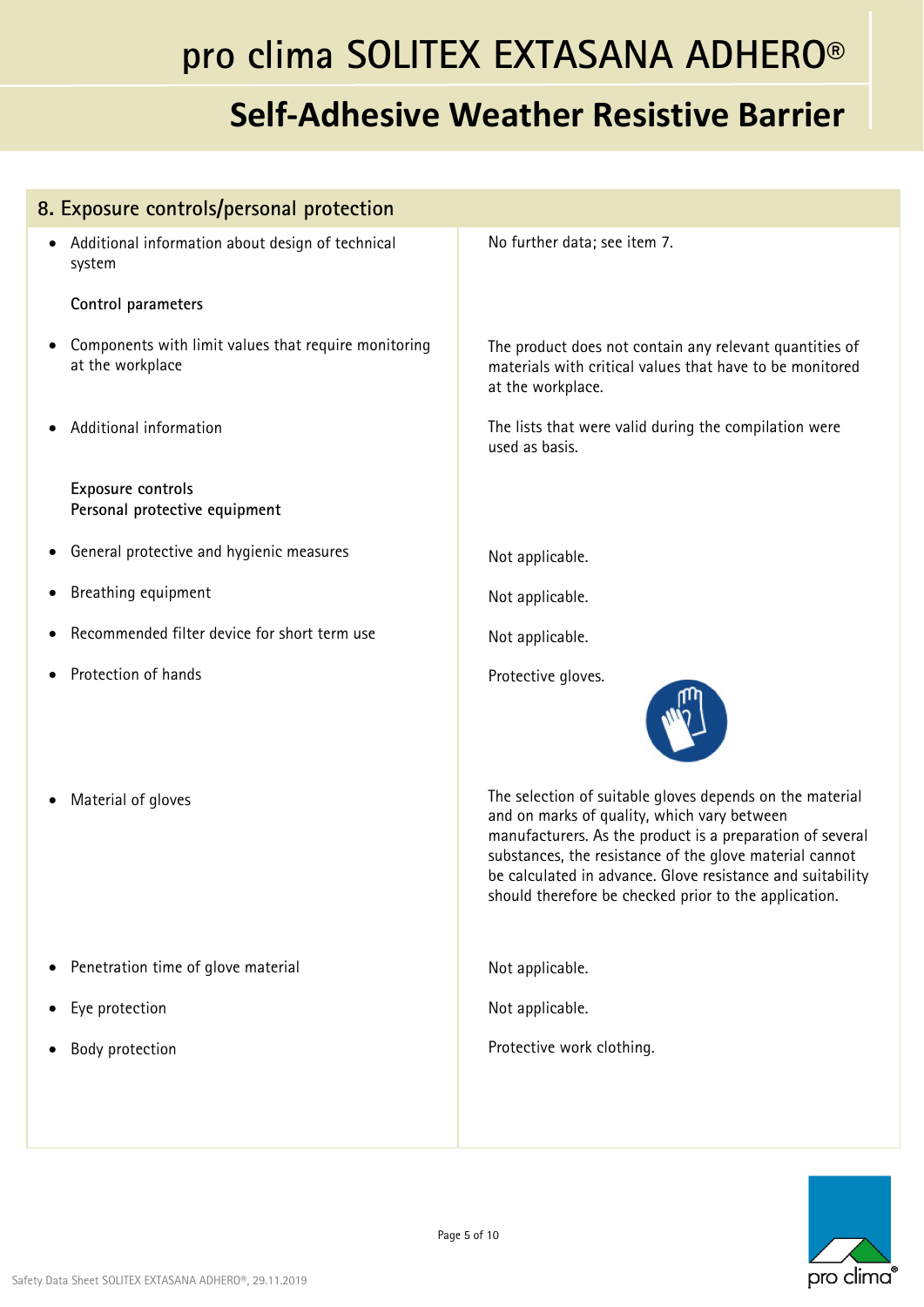| 9. Physical and chemical properties                                                                                                          |                                                                          |  |
|----------------------------------------------------------------------------------------------------------------------------------------------|--------------------------------------------------------------------------|--|
| Information on basic physical and chemical<br>properties<br>General Information<br>Appearance:<br>Form<br>Colour<br>Odour<br>Odour threshold | Solid.<br>Blue.<br>Not determined.<br>Not determined.                    |  |
| pH-value<br>$\bullet$                                                                                                                        | Not applicable.                                                          |  |
| Change in condition<br>٠<br>Melting point/Melting range<br>Boiling point/Boiling range                                                       | Not determined.<br>Not determined.                                       |  |
| Flash point<br>$\bullet$                                                                                                                     | Not applicable.                                                          |  |
| Inflammability (solid, gaseous)<br>٠                                                                                                         | Not determined.                                                          |  |
| Ignition temperature<br>$\bullet$                                                                                                            | Not determined.                                                          |  |
| Decomposition temperature<br>$\bullet$                                                                                                       | Not determined.                                                          |  |
| Self-inflammability<br>٠                                                                                                                     | Product is not self-igniting.                                            |  |
| Danger of explosion<br>$\bullet$                                                                                                             | Product is not explosive.                                                |  |
| Critical values for explosion:<br>٠<br>Lower:<br>Upper:                                                                                      | Not determined.<br>Not determined.                                       |  |
| Vapour pressure                                                                                                                              | Not determined.                                                          |  |
| Density at 20°C<br>$\bullet$<br>Relative density<br>٠<br>Vapour density<br>$\bullet$<br>Evaporation rate                                     | Not determined.<br>Not determined.<br>Not applicable.<br>Not applicable. |  |
| Solubility in/miscibility with<br>$\bullet$<br>water:                                                                                        | Insoluble.                                                               |  |
| Partition coefficient (n-octanol/water)<br>$\bullet$                                                                                         | Not determined.                                                          |  |

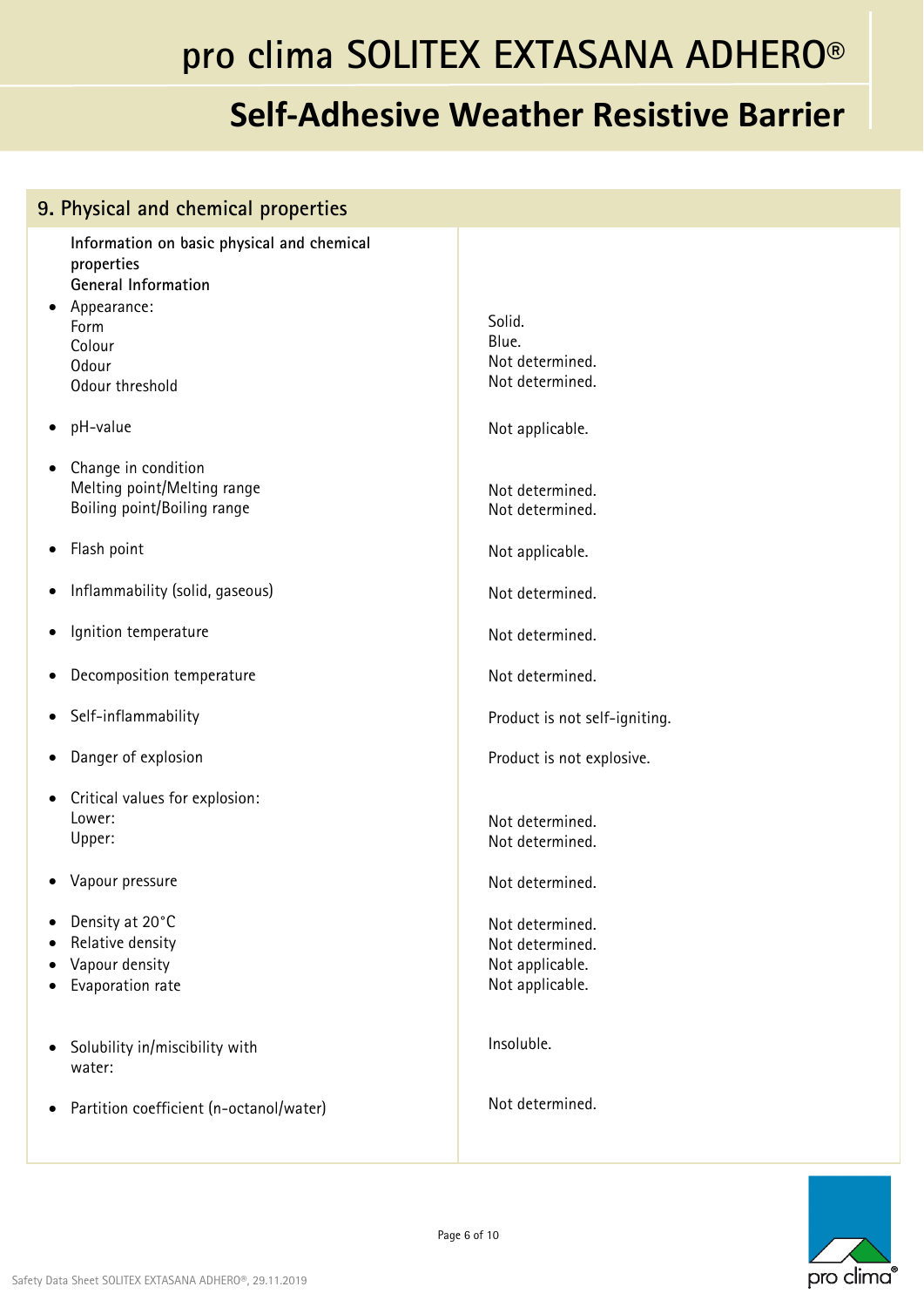| Viscosity<br>dynamic<br>kinematic                                             | Not applicable.<br>Not applicable.                                                                                                                                                             |
|-------------------------------------------------------------------------------|------------------------------------------------------------------------------------------------------------------------------------------------------------------------------------------------|
| Solvent content<br>Organic solvents                                           | $0.0\%$                                                                                                                                                                                        |
| Solids content                                                                | 100.0 %                                                                                                                                                                                        |
| Other information                                                             | No further relevant information available.                                                                                                                                                     |
| 10. Stability and reactivity                                                  |                                                                                                                                                                                                |
| Reactivity<br>Chemical stability                                              |                                                                                                                                                                                                |
| Thermal decomposition/conditions to be avoided<br>$\bullet$                   | No decomposition if used according to specifications.                                                                                                                                          |
| Possibility of hazardous reactions                                            | No dangerous reactions known.                                                                                                                                                                  |
| Conditions to avoid                                                           | No further relevant information available.                                                                                                                                                     |
| Incompatible materials<br>$\bullet$                                           | No further relevant information available.                                                                                                                                                     |
| Hazardous decomposition products<br>$\bullet$                                 | No dangerous decomposition products known.                                                                                                                                                     |
| 11. Toxicological information                                                 |                                                                                                                                                                                                |
| Information on toxicological effects<br>Acute toxicity                        |                                                                                                                                                                                                |
| Primary irritant effect<br>on the skin<br>on the eye                          | No irritant effect.<br>No irritant effect.                                                                                                                                                     |
| Sensitisation                                                                 | No sensitising effect known.                                                                                                                                                                   |
| Additional toxicological information<br>$\bullet$                             | The product is not subject to classification according to<br>the calculation method of the General EC Classification.                                                                          |
| Classification guidelines for preparations as<br>issued in the latest version | When used and handled according to specifications, the<br>product does not have any harmful effects according to<br>the supplier's experience and the information provided to<br>the supplier. |

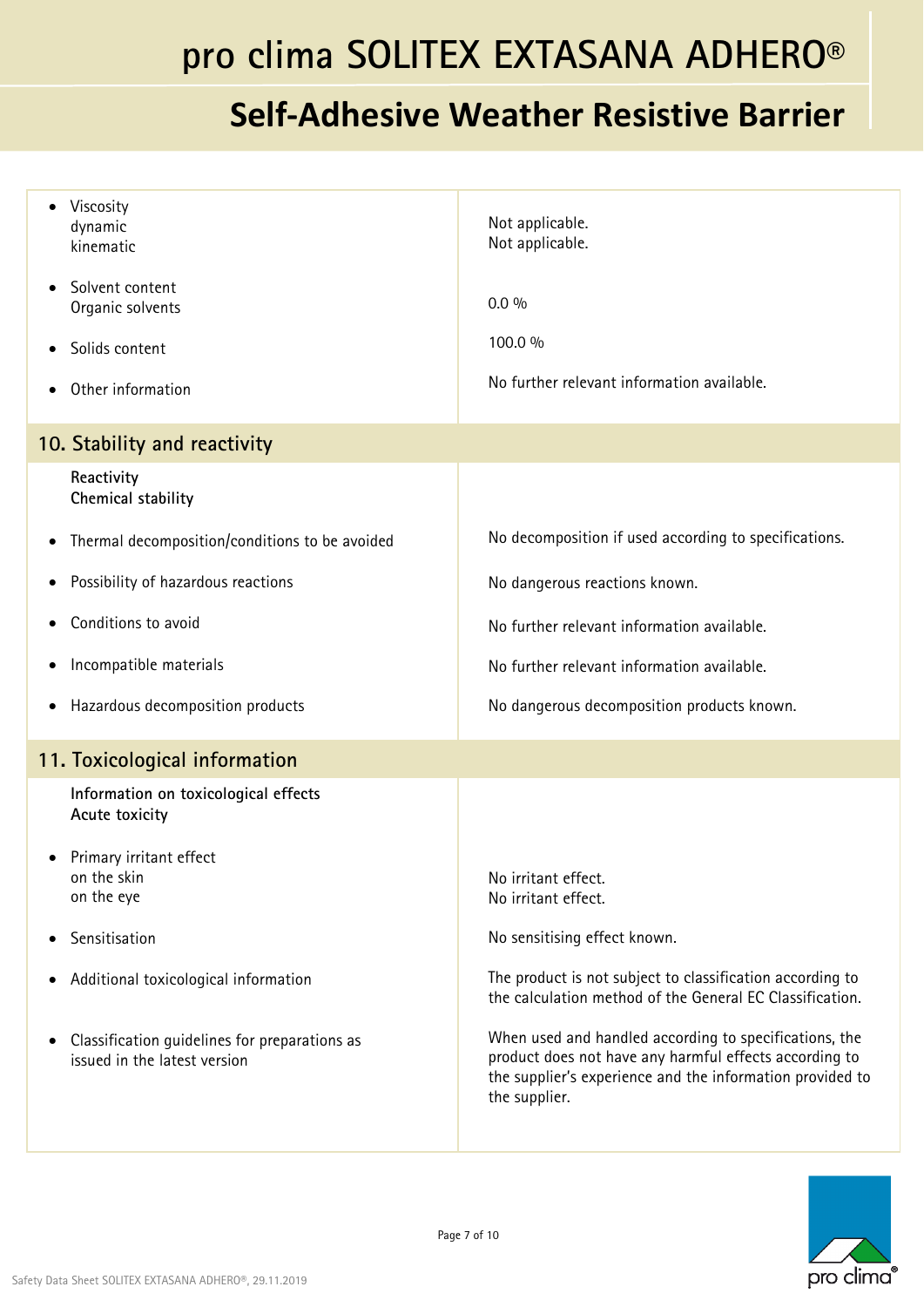## **Self‐Adhesive Weather Resistive Barrier**

#### **Toxicity** Aquatic toxicity • Persistence and degradability **Behaviour in environmental systems**  Bioaccumulative potential Mobility in soil **Additional ecological information**  General notes Results of PBT and vPvB assessment PBT vPvB Other adverse effects No further relevant information available. No further relevant information available. No further relevant information available. No further relevant information available. Generally, not hazardous for water. Not applicable. Not applicable. No further relevant information available. **13. Disposal considerations Waste treatment method** Recommendation European waste catalogue 17 00 00 17 06 00 17 06 04 Uncleaned packaging Recommendation Smaller quantities can be disposed with household waste. Construction and demolition wastes (including excavated soil from contaminated sites). Insulation materials and asbestos-containing construction materials. Insulation materials other than those mentioned in 17 06 01 and 17 06 03. Disposal must be made according to official regulations.



**12. Ecological information**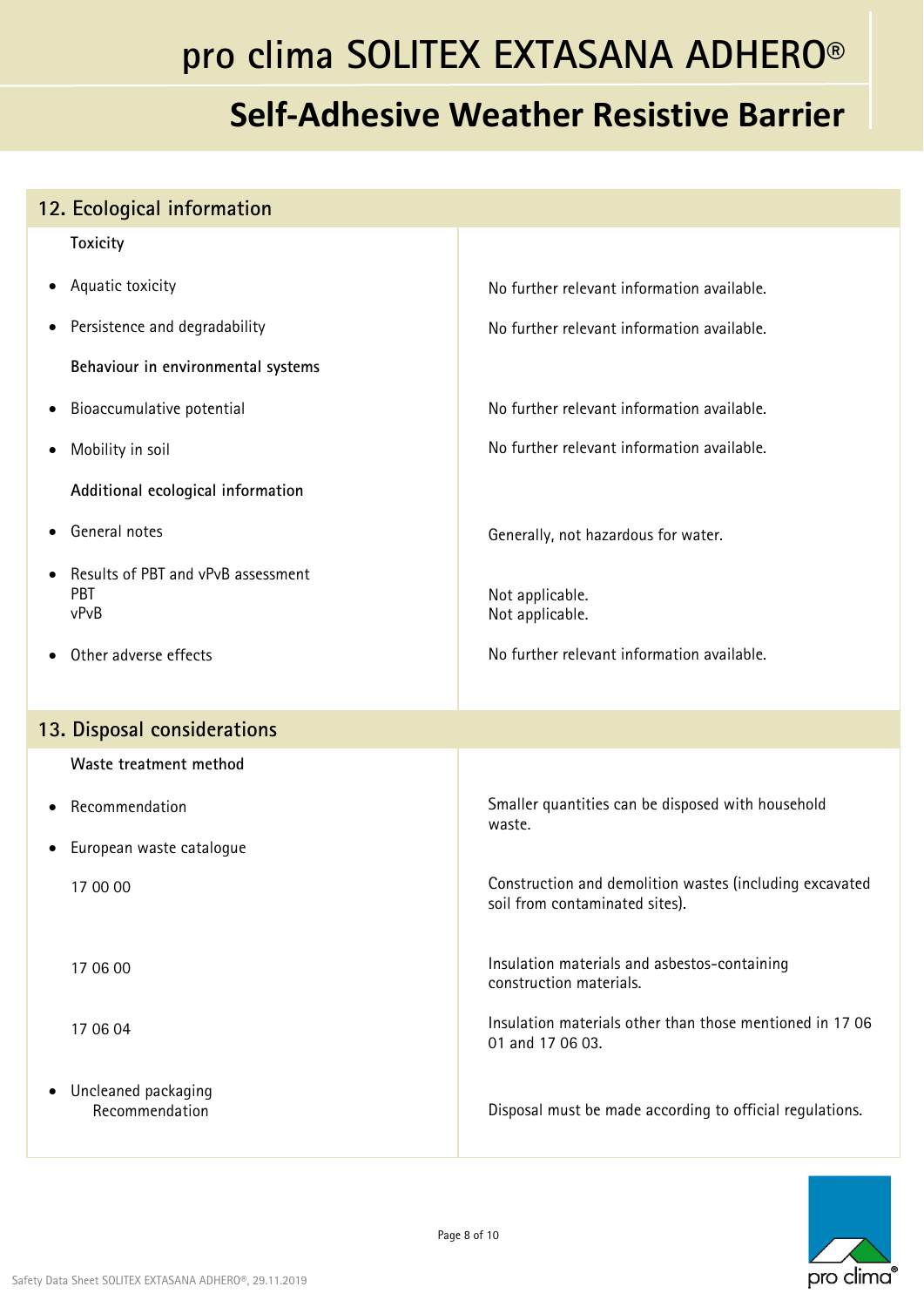## **Self‐Adhesive Weather Resistive Barrier**

#### **14. Transport information**  UN-Number ADR, ADN, IMDG, IATA UN proper shipping name ADR, ADN, IMDG, IATA • Transport hazard class(es) ADR, ADN, IMDG, IATA Class • Packing group ADR, IMDG, IATA Environmental hazards Marine pollutant Special precautions for user • Transport in bulk according to Annex II of MARPOL73/78 and the IBC Code Transport/Additional information Void. Void. Void. Void. No. Not applicable. Not applicable. Not dangerous according to the above specifications. **15. Regulatory information Safety, health and environmental regulations/legislation specific for the substance or mixture National regulations**  Water hazard class Chemical safety assessment Generally, not hazardous for water. Chemical Safety Assessment has not been carried out.